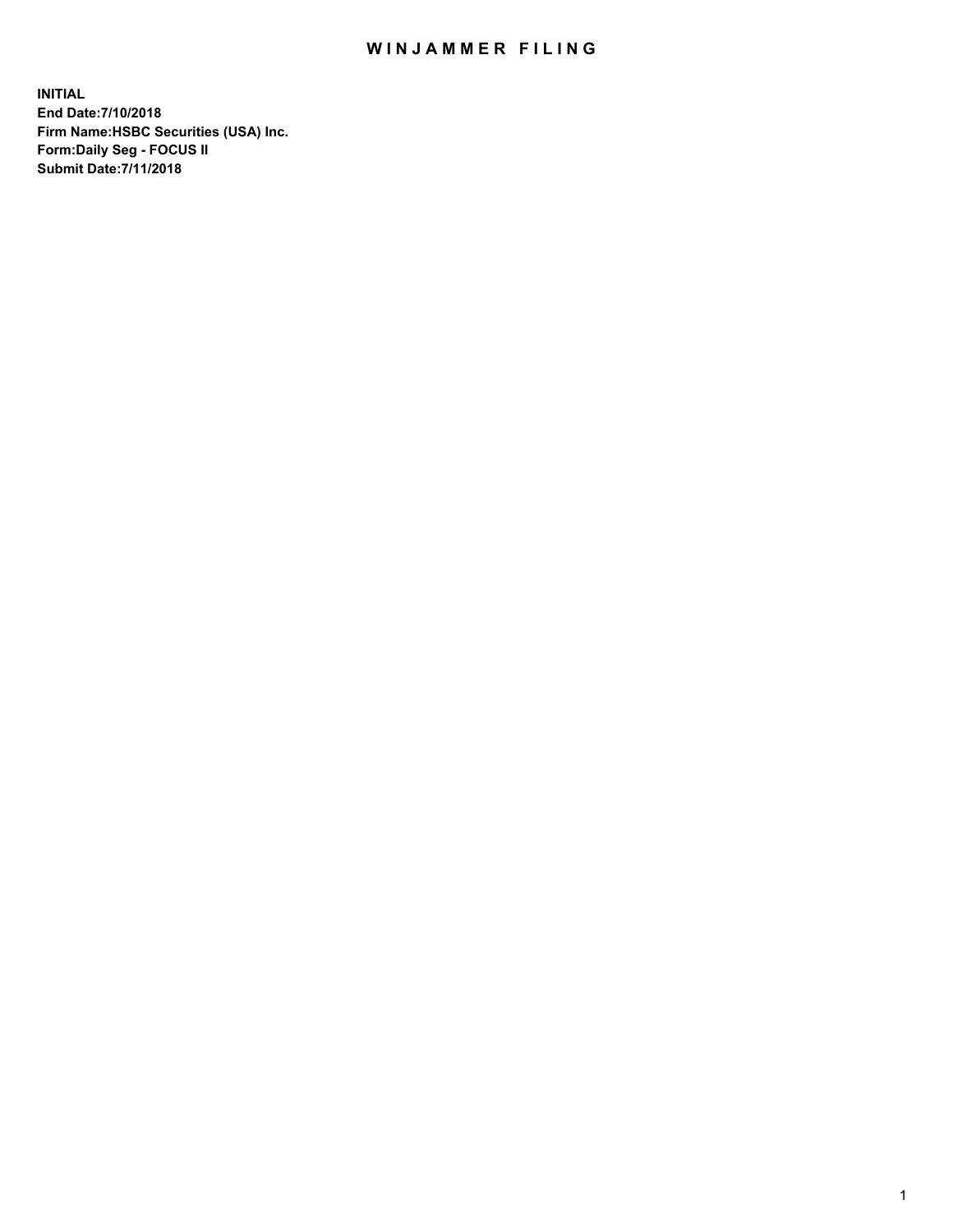**INITIAL End Date:7/10/2018 Firm Name:HSBC Securities (USA) Inc. Form:Daily Seg - FOCUS II Submit Date:7/11/2018 Daily Segregation - Cover Page**

| Name of Company                                                                                                                                                                                                                                                                                                                | <b>HSBC Securities (USA) Inc.</b>                                           |
|--------------------------------------------------------------------------------------------------------------------------------------------------------------------------------------------------------------------------------------------------------------------------------------------------------------------------------|-----------------------------------------------------------------------------|
| <b>Contact Name</b>                                                                                                                                                                                                                                                                                                            | <b>Michael Vacca</b>                                                        |
| <b>Contact Phone Number</b>                                                                                                                                                                                                                                                                                                    | 212-525-7951                                                                |
| <b>Contact Email Address</b>                                                                                                                                                                                                                                                                                                   | michael.vacca@us.hsbc.com                                                   |
| FCM's Customer Segregated Funds Residual Interest Target (choose one):<br>a. Minimum dollar amount: ; or<br>b. Minimum percentage of customer segregated funds required:% ; or<br>c. Dollar amount range between: and; or<br>d. Percentage range of customer segregated funds required between:% and%.                         | 147,000,000<br>$\underline{\mathbf{0}}$<br>0 <sub>0</sub><br>0 <sub>0</sub> |
| FCM's Customer Secured Amount Funds Residual Interest Target (choose one):<br>a. Minimum dollar amount: ; or<br>b. Minimum percentage of customer secured funds required:% ; or<br>c. Dollar amount range between: and; or<br>d. Percentage range of customer secured funds required between: % and %.                         | 25,000,000<br><u>0</u><br>0 <sub>0</sub><br>0 <sub>0</sub>                  |
| FCM's Cleared Swaps Customer Collateral Residual Interest Target (choose one):<br>a. Minimum dollar amount: ; or<br>b. Minimum percentage of cleared swaps customer collateral required:% ; or<br>c. Dollar amount range between: and; or<br>d. Percentage range of cleared swaps customer collateral required between:% and%. | 95,000,000<br><u>0</u><br>00<br>00                                          |

Attach supporting documents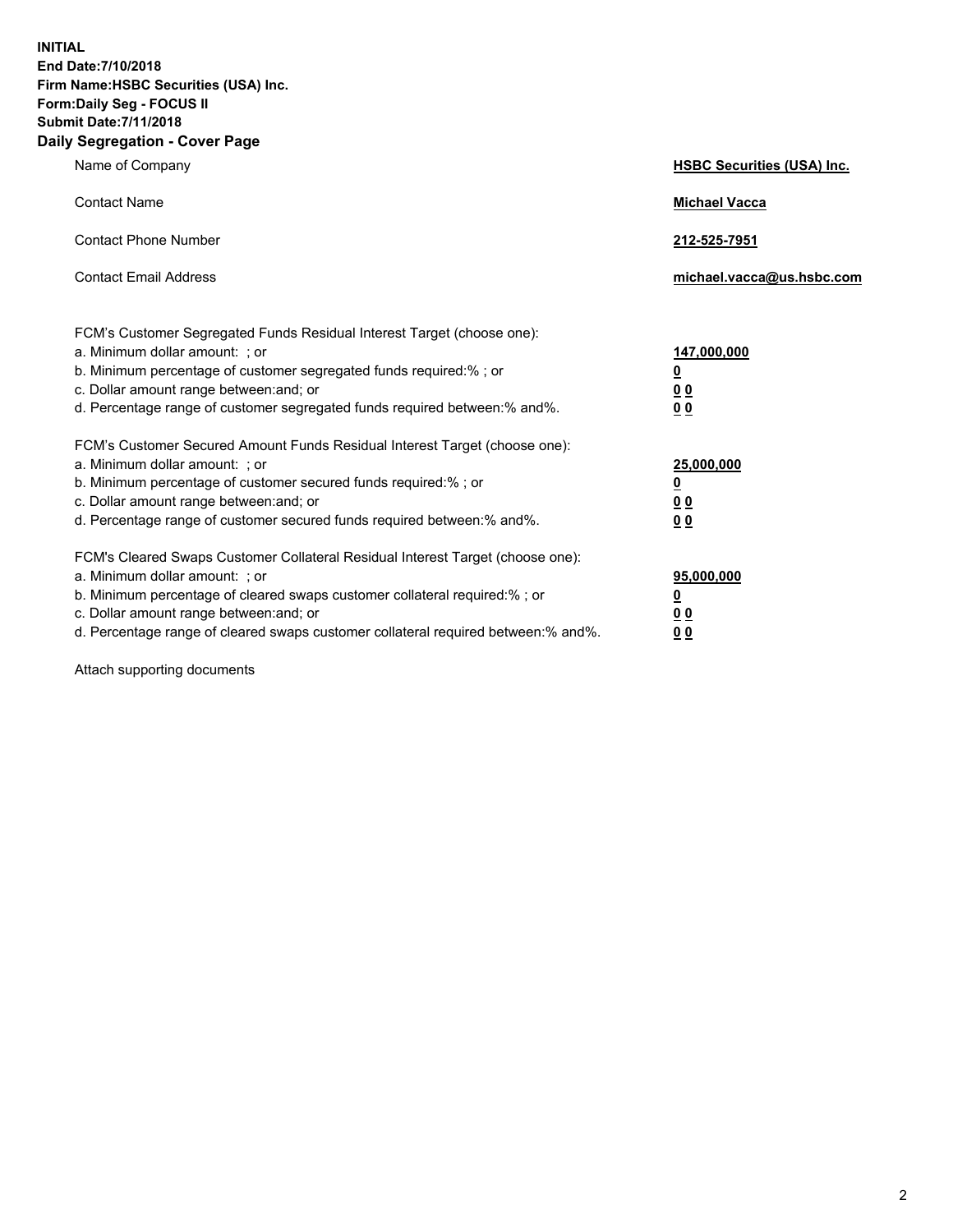**INITIAL End Date:7/10/2018 Firm Name:HSBC Securities (USA) Inc. Form:Daily Seg - FOCUS II Submit Date:7/11/2018 Daily Segregation - Secured Amounts**

|     | Foreign Futures and Foreign Options Secured Amounts                                         |                             |
|-----|---------------------------------------------------------------------------------------------|-----------------------------|
|     | Amount required to be set aside pursuant to law, rule or regulation of a foreign            | $0$ [7305]                  |
|     | government or a rule of a self-regulatory organization authorized thereunder                |                             |
| 1.  | Net ledger balance - Foreign Futures and Foreign Option Trading - All Customers             |                             |
|     | A. Cash                                                                                     | 117,034,920 [7315]          |
|     | B. Securities (at market)                                                                   | 80,130,990 [7317]           |
| 2.  | Net unrealized profit (loss) in open futures contracts traded on a foreign board of trade   | -18,945,055 [7325]          |
| 3.  | Exchange traded options                                                                     |                             |
|     | a. Market value of open option contracts purchased on a foreign board of trade              | $0$ [7335]                  |
|     | b. Market value of open contracts granted (sold) on a foreign board of trade                | $0$ [7337]                  |
| 4.  | Net equity (deficit) (add lines 1. 2. and 3.)                                               | 178,220,855 [7345]          |
| 5.  | Account liquidating to a deficit and account with a debit balances - gross amount           | 4,940,928 [7351]            |
|     | Less: amount offset by customer owned securities                                            | 4,940,667 [7352] 261 [7354] |
| 6.  | Amount required to be set aside as the secured amount - Net Liquidating Equity              | 178,221,116 [7355]          |
|     | Method (add lines 4 and 5)                                                                  |                             |
| 7.  | Greater of amount required to be set aside pursuant to foreign jurisdiction (above) or line | 178,221,116 [7360]          |
|     | 6.                                                                                          |                             |
|     | FUNDS DEPOSITED IN SEPARATE REGULATION 30.7 ACCOUNTS                                        |                             |
| 1.  | Cash in banks                                                                               |                             |
|     | A. Banks located in the United States                                                       | 110,029,109 [7500]          |
|     | B. Other banks qualified under Regulation 30.7                                              | 0 [7520] 110,029,109 [7530] |
| 2.  | Securities                                                                                  |                             |
|     | A. In safekeeping with banks located in the United States                                   | 26,720,748 [7540]           |
|     | B. In safekeeping with other banks qualified under Regulation 30.7                          | 0 [7560] 26,720,748 [7570]  |
| 3.  | Equities with registered futures commission merchants                                       |                             |
|     | A. Cash                                                                                     | $0$ [7580]                  |
|     | <b>B.</b> Securities                                                                        | $0$ [7590]                  |
|     | C. Unrealized gain (loss) on open futures contracts                                         | $0$ [7600]                  |
|     | D. Value of long option contracts                                                           | $0$ [7610]                  |
|     | E. Value of short option contracts                                                          | 0 [7615] 0 [7620]           |
| 4.  | Amounts held by clearing organizations of foreign boards of trade                           |                             |
|     | A. Cash                                                                                     | $0$ [7640]                  |
|     | <b>B.</b> Securities                                                                        | $0$ [7650]                  |
|     | C. Amount due to (from) clearing organization - daily variation                             | $0$ [7660]                  |
|     | D. Value of long option contracts                                                           | $0$ [7670]                  |
|     | E. Value of short option contracts                                                          | 0 [7675] 0 [7680]           |
| 5.  | Amounts held by members of foreign boards of trade                                          |                             |
|     | A. Cash                                                                                     | 46,011,236 [7700]           |
|     | <b>B.</b> Securities                                                                        | 53,410,242 [7710]           |
|     | C. Unrealized gain (loss) on open futures contracts                                         | -18,945,055 [7720]          |
|     | D. Value of long option contracts                                                           | $0$ [7730]                  |
|     | E. Value of short option contracts                                                          | 0 [7735] 80,476,423 [7740]  |
| 6.  | Amounts with other depositories designated by a foreign board of trade                      | $0$ [7760]                  |
| 7.  | Segregated funds on hand                                                                    | $0$ [7765]                  |
| 8.  | Total funds in separate section 30.7 accounts                                               | 217,226,280 [7770]          |
| 9.  | Excess (deficiency) Set Aside for Secured Amount (subtract line 7 Secured Statement         | 39,005,164 [7380]           |
|     | Page 1 from Line 8)                                                                         |                             |
| 10. | Management Target Amount for Excess funds in separate section 30.7 accounts                 | 25,000,000 [7780]           |
| 11. | Excess (deficiency) funds in separate 30.7 accounts over (under) Management Target          | 14,005,164 [7785]           |
|     |                                                                                             |                             |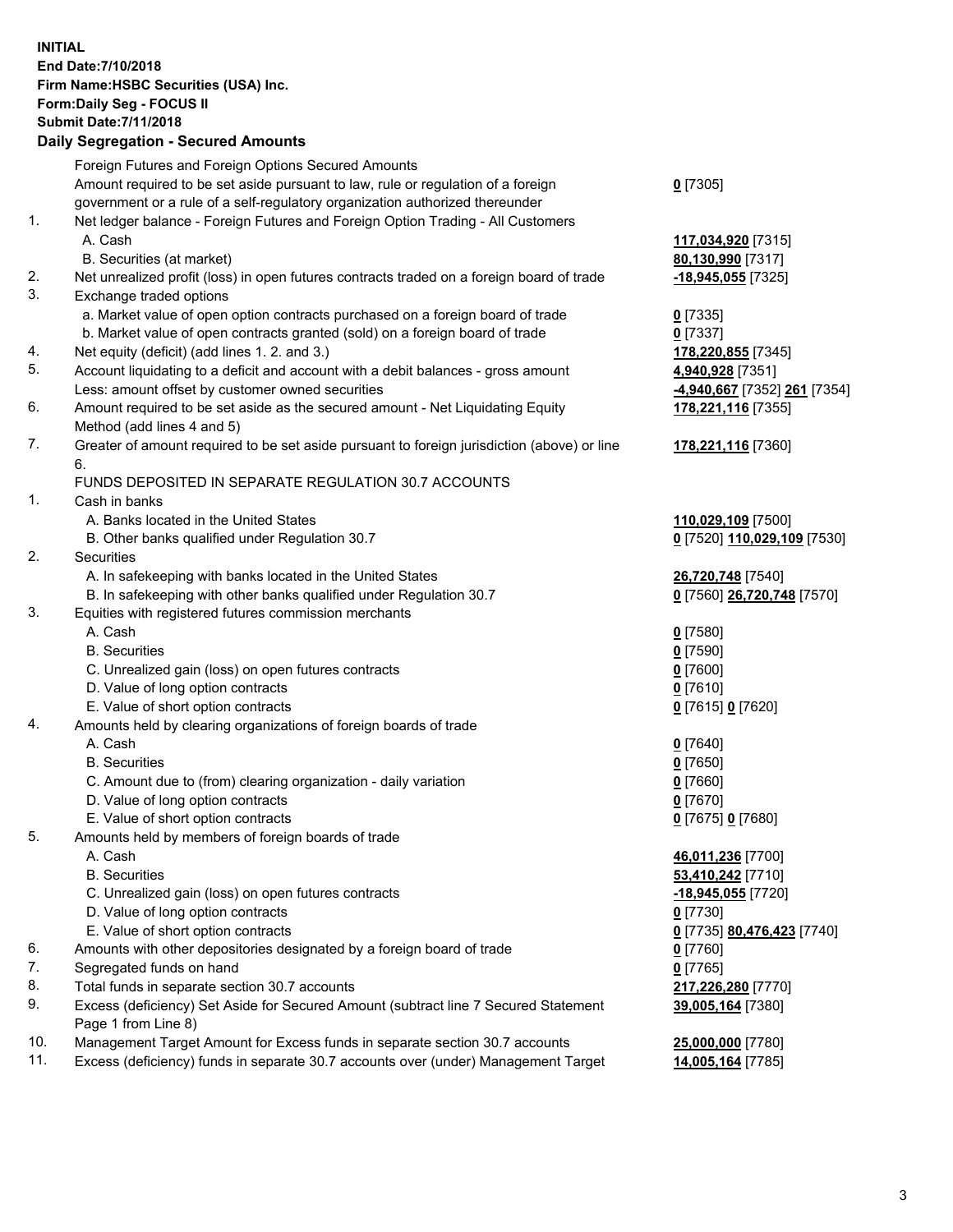**INITIAL End Date:7/10/2018 Firm Name:HSBC Securities (USA) Inc. Form:Daily Seg - FOCUS II Submit Date:7/11/2018 Daily Segregation - Segregation Statement** SEGREGATION REQUIREMENTS(Section 4d(2) of the CEAct) 1. Net ledger balance A. Cash **163,534,418** [7010] B. Securities (at market) **1,643,761,348** [7020] 2. Net unrealized profit (loss) in open futures contracts traded on a contract market **216,838,659** [7030] 3. Exchange traded options A. Add market value of open option contracts purchased on a contract market **289,389,130** [7032] B. Deduct market value of open option contracts granted (sold) on a contract market **-115,862,916** [7033] 4. Net equity (deficit) (add lines 1, 2 and 3) **2,197,660,639** [7040] 5. Accounts liquidating to a deficit and accounts with debit balances - gross amount **16,632,008** [7045] Less: amount offset by customer securities **-16,584,334** [7047] **47,674** [7050] 6. Amount required to be segregated (add lines 4 and 5) **2,197,708,313** [7060] FUNDS IN SEGREGATED ACCOUNTS 7. Deposited in segregated funds bank accounts A. Cash **25,860,785** [7070] B. Securities representing investments of customers' funds (at market) **0** [7080] C. Securities held for particular customers or option customers in lieu of cash (at market) **413,251,059** [7090] 8. Margins on deposit with derivatives clearing organizations of contract markets A. Cash **498,669,943** [7100] B. Securities representing investments of customers' funds (at market) **0** [7110] C. Securities held for particular customers or option customers in lieu of cash (at market) **1,187,302,189** [7120] 9. Net settlement from (to) derivatives clearing organizations of contract markets **8,060,718** [7130] 10. Exchange traded options A. Value of open long option contracts **289,389,130** [7132] B. Value of open short option contracts **-115,862,916** [7133] 11. Net equities with other FCMs A. Net liquidating equity **7,878,269** [7140] B. Securities representing investments of customers' funds (at market) **0** [7160] C. Securities held for particular customers or option customers in lieu of cash (at market) **0** [7170] 12. Segregated funds on hand **43,208,100** [7150] 13. Total amount in segregation (add lines 7 through 12) **2,357,757,277** [7180] 14. Excess (deficiency) funds in segregation (subtract line 6 from line 13) **160,048,964** [7190] 15. Management Target Amount for Excess funds in segregation **147,000,000** [7194]

16. Excess (deficiency) funds in segregation over (under) Management Target Amount Excess

**13,048,964** [7198]